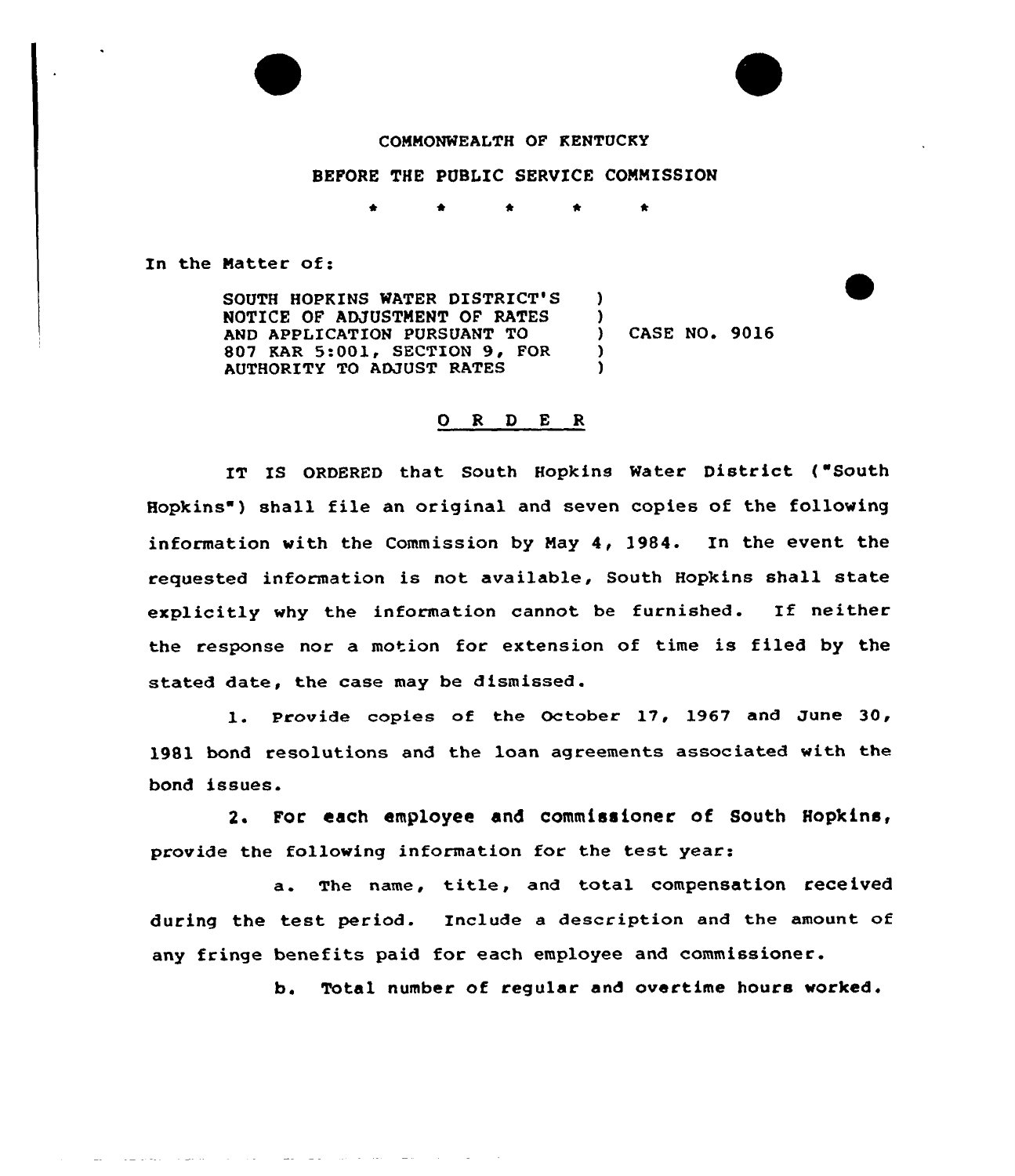c. <sup>A</sup> complete description of the duties and responsibilities of each employee and commissioner.

d. For each employee and commissioner, provide an analysis showing changes in the level of wages, and other compensation, from Janury 1, 1981 to the present. The analysis should include the date, the amount, and the percentage of each change.

e. For each commissioner, provide the approximate amount of time required monthly to fulfill his duties and responsibilities in official utility business.

3. Provide the date of each commissioner's meeting held during the test period and indicate the total number of commissioners in attendance at each meeting .

4. Kith reference to Exhibit "lA", provide a detailed analysis of the following expenses. Include in the analysis the check or voucher number, payee, the amount, the date, and a description of the services, materials and/or labor provided in each transaction. Items of less than \$50 may be grouped with a general description of the costs included in each group.

| а.             | Maintenance           | \$9,977  |  |  |  |  |
|----------------|-----------------------|----------|--|--|--|--|
| b.             | Supplies and Postage  | \$11,618 |  |  |  |  |
| $\mathbf{c}$ . | Professional Services | \$4,000  |  |  |  |  |
| d.             | Miscellaneous         | \$2,258  |  |  |  |  |
| е.             | Vehicle Expense       | \$10,103 |  |  |  |  |
| f.             | Taxes                 | \$7.639  |  |  |  |  |

 $-2-$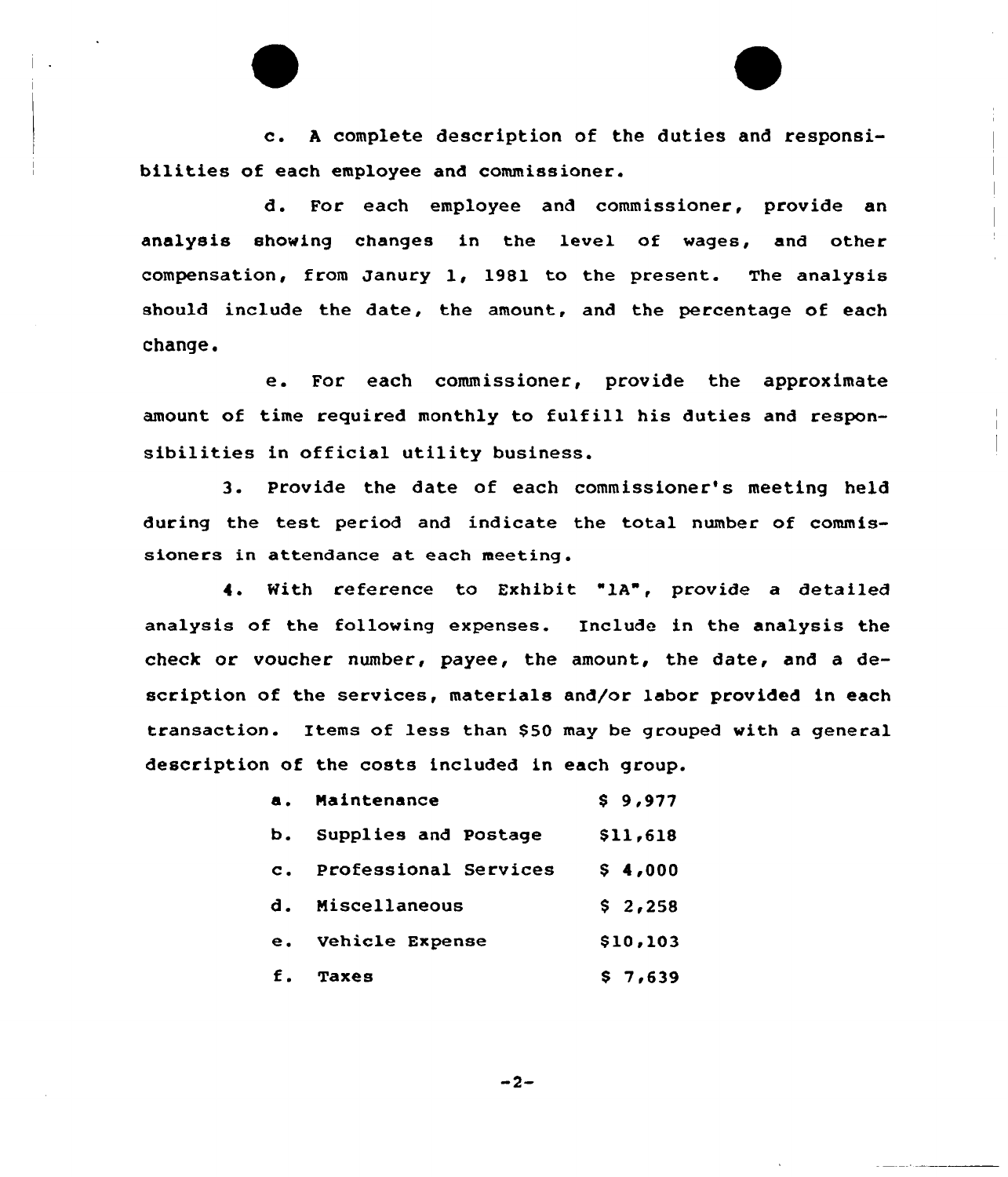5. With reference to Exhibit "1A", Column 3, Pro Forma Adjustments, please provide the following:

a. <sup>h</sup> thorough narrative explanation of the basis for each adjustment.

b. The workpapers or evaluations used to determine each adjustment.

c. All assumptions used in arriving et each adjustment.

d. Documentation or other evidence supporting each adjustment.

6. For each category of depreciable assets, provide <sup>a</sup> depreciation schedule as shown on Format A.

7. Provide an analysis of expenses associated with this rate case. The analysis should include the following information:

a. <sup>A</sup> schedule of the hourly rates for legal, accounting, and engineering costs that will be charged to South Hopkins for this rate case.

b. <sup>A</sup> detailed description of the legal, accounting, and engineering services to be provided in this case and an estimate of the number of hours that, will be charged to South Hopkins for the services.

c. Actual expenses which have been incurred to date for legal, accounting, and engineering services.

 $\mathbf{I}$ 

d. The basis for the amounts listed for legal, accounting, and engineering costs included within the rate case expense breakdown.

 $-3-$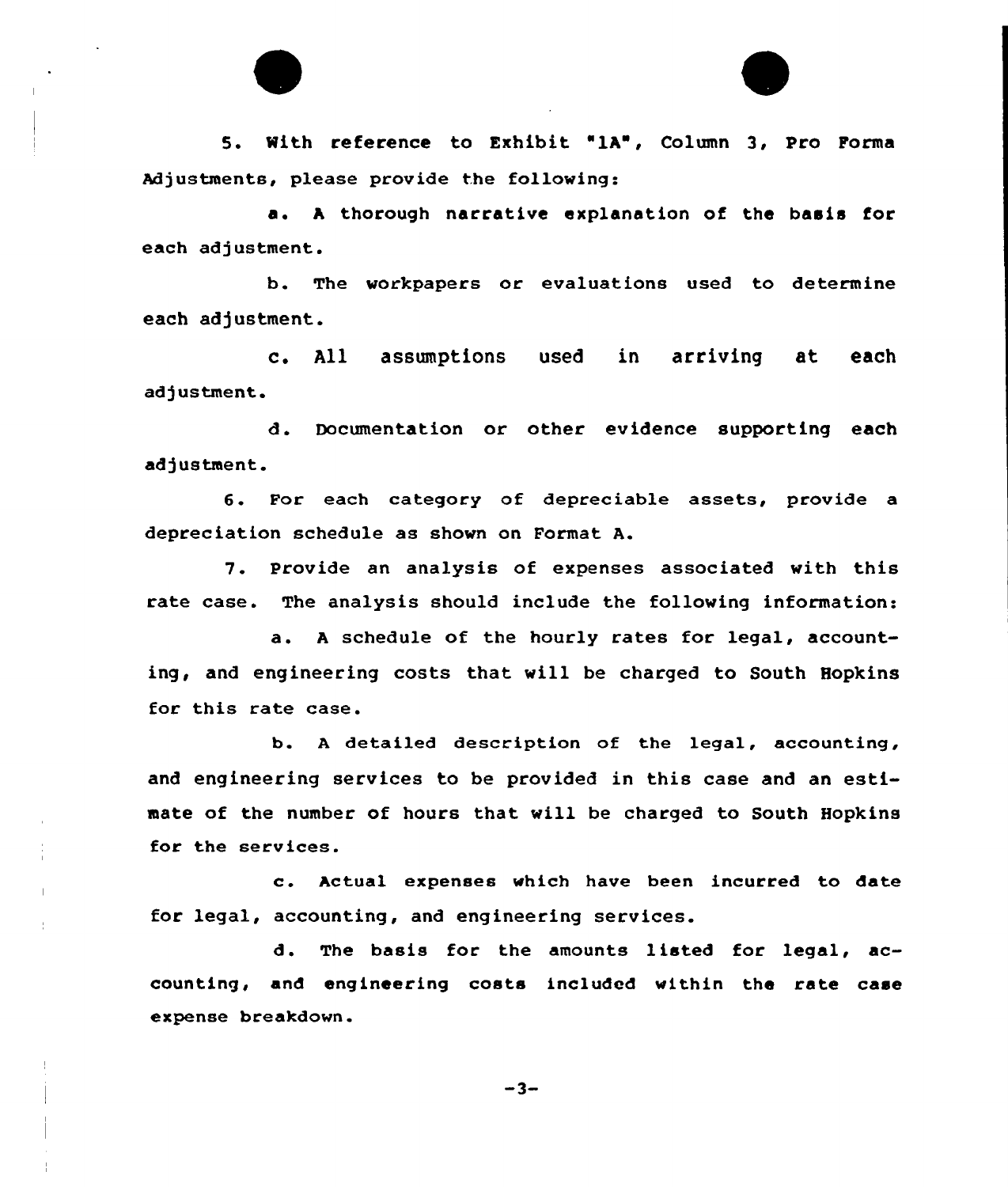8. Provide copies of bills for water purchased from the City of Dawson Springs, and any other suppliers during the test period. Provide a copy of all contracts to purchase water in effect from January 1, 1983 to present.

9. Provide an analysis of premiums paid for insurance coverage during the test period. Has additional insurance coverage been acquired or contemplated subsequent to the test year2 If so, what will the annual cost of the additional insurance be?

10. Provide either copies of test-year utility bills, or <sup>a</sup> detailed analysis which includes monthly consumption, amount billed, and the rates of each vendor supplying utility service. The total cost in this analysis should reconcile to the amount reported in "Power Purchased" on the test-year income statement, reflected on Exhibit "lA". Also, provide rate schedules of the electricity vendor in effect from January 1, 1983 to the present.

ll. Provide copies of billings to the City of Mortons Cap ("Mortons Gap") for the test year. Also provide a copy of the contractual agreement to sell water to Mortons Gap.

12. Provide a determination of the total cost associated with providing water service to Mortons Gap based on test-year operations.

13. With reference to Exhibit "4", page 2, Billing Fees (C.S.I.), provide <sup>a</sup> narrative explanation of the billing procedures utilized by South Hopkins. Provide a copy of the contract

$$
-4-
$$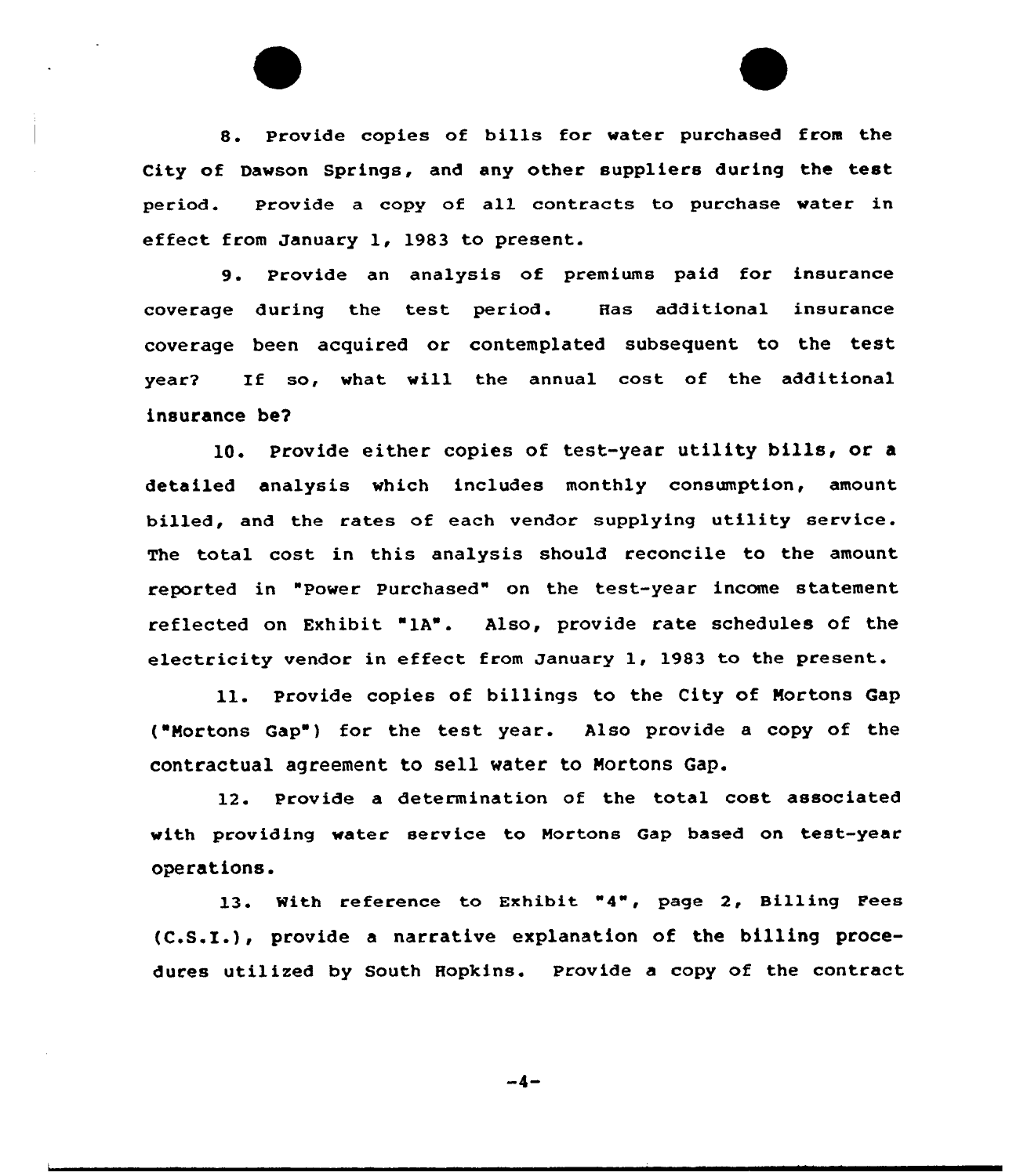

14. With reference to Exhibit "1', Item No. 6, please provide <sup>s</sup>

a. <sup>A</sup> copy of the purchase money note to IBM for \$ 11,180.52.

b. <sup>A</sup> copy of the note issued to John Robert and Gwendolyn McDonald for \$10,000. Also, provide an explanation of the circumstances of this loan.

15. With reference to Exhibit "1B", the exhibit is apparently an item from a CPA report or other financial compilation. Please provide a complete copy of the source of this exhibit.

16. With reference to page 3, line 43 of the 1983 Annual Report and the accompanying remark, please explain the Contribution in Aid of Construction from Hopkins County Fiscal Court.

17. With reference to page <sup>2</sup> of the 1983 Annual Report, line 37, Account 181--Unamortized Debt Discount and Expense. This account shows a balance of \$16,975 at December 31, 1983. With reference to page 6, Account 221--Bonds Schedule, lines 1 and 2, columns (1) and (2). This schedule indicates that both bond issues have been at par.

Please provide the following:

a. <sup>A</sup> schedule showing the original amount debited to this account and the amounts subsequently amortized.

 $-5-$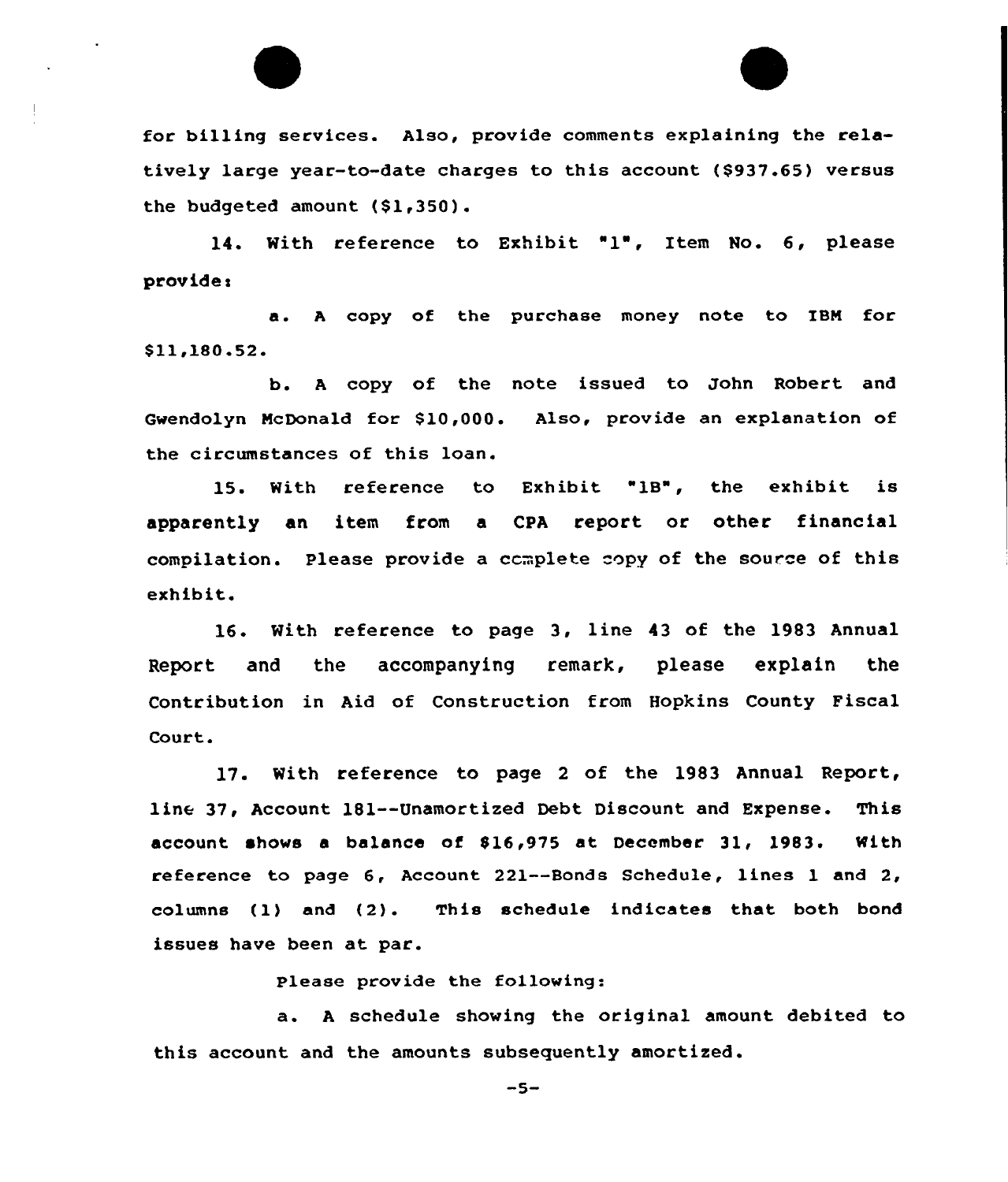b. The origination of the debit to this account.

c. The basis for the accounting treatment used.

18. <sup>A</sup> billing analysis showing billing units and water consumption for each class of service. (See Format B}.

19. A reconciliation of any difference between revenues from water sales as stated in the billing analysis and revenues from water sales as stated in the income statement.

20. An analysis of Account 474, Miscellaneous Service Revenues and Other Water Revenues, as stated in the income statement. This should include the revenue source(s) and billing units.

2l. <sup>A</sup> list of all rates and charges that the district does not propose to increase.

22. <sup>A</sup> list of all special contracts and <sup>a</sup> statement of revenues from special contracts.

23. <sup>A</sup> copy of the district's proposed tariff noting all proposed changes.

24. An analysis of fire protection service showing the number of hydrants by size and revenues from fire protection service, and plant investment and depreciation expense attributable to fire protection service.

25. An analysis of wholesale water sales or sales for resale showing billing units and consumptions.

 $-6-$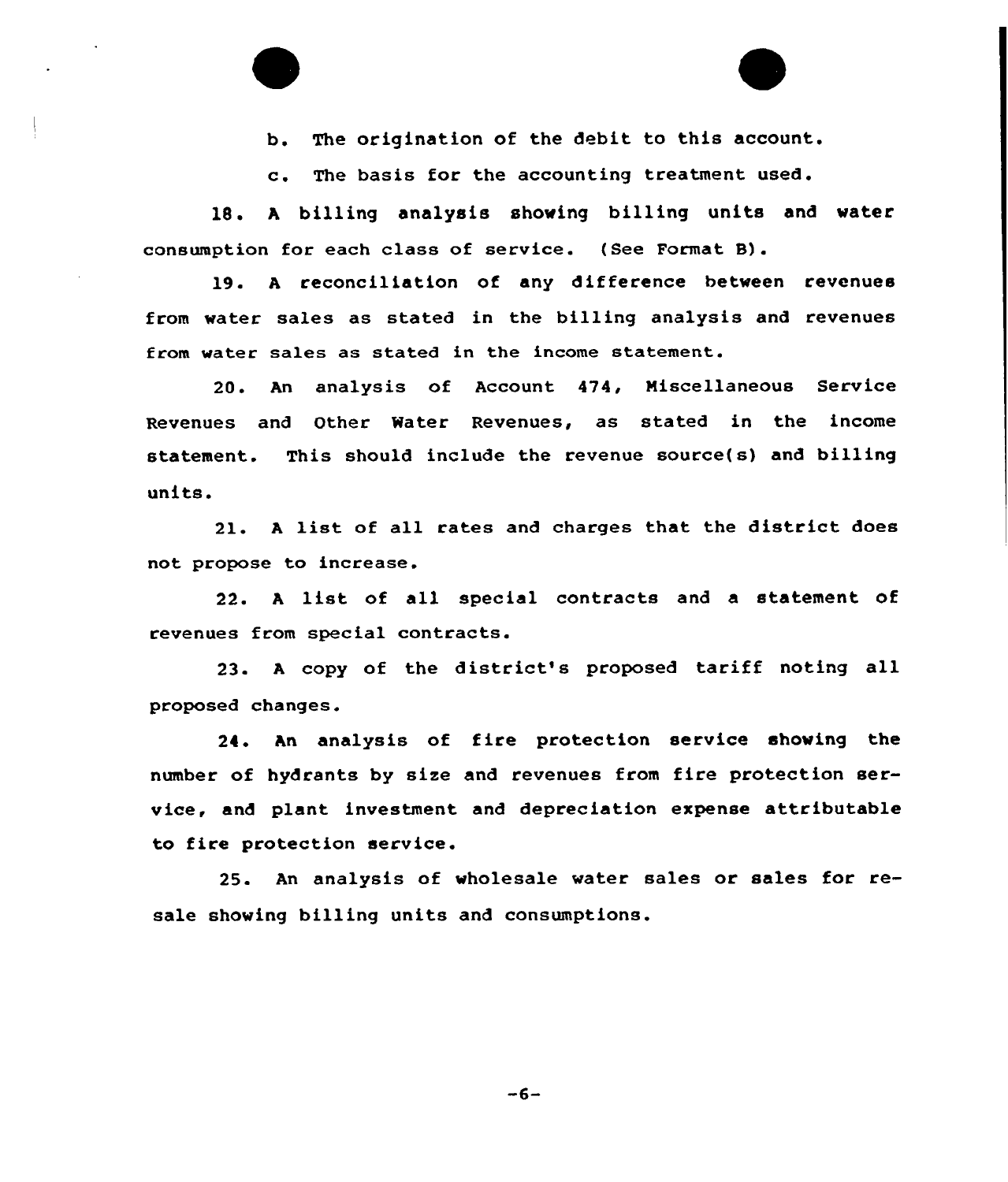



Done at Frankfort, Rentucky, this 17th day of April, 1984. PUBLIC SERVICE COMMISSION

 $\alpha_{\rm{eff}}$  and  $\alpha_{\rm{eff}}$  are the second contract of

 $\mathcal{L}$ For the Counission

ATTEST:

**Secretary** 

المراجل والرابات القراط للمسترط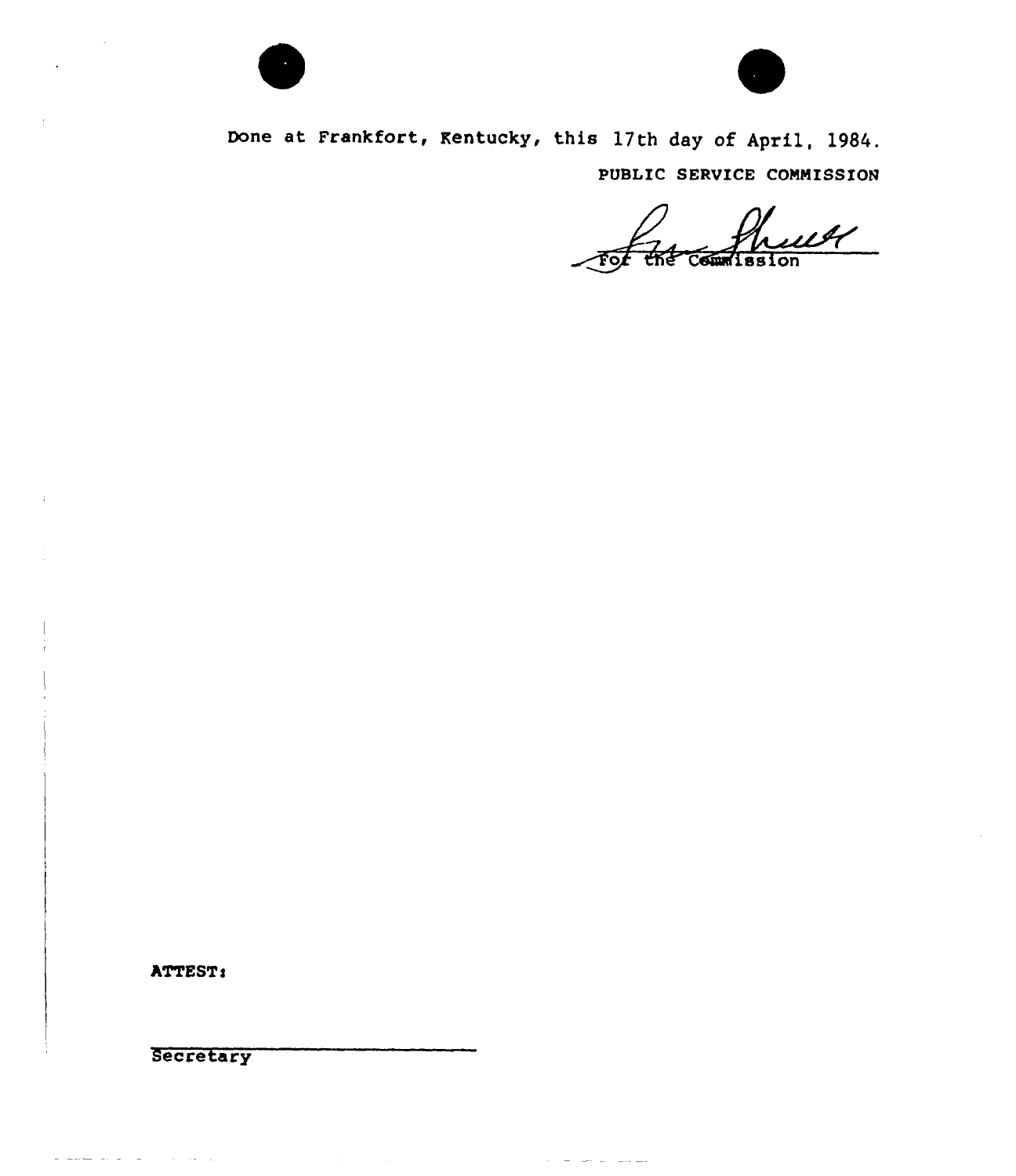

 $\ddot{\phantom{a}}$ 

 $\bullet$ 



# Format <sup>A</sup>

## SOUTH HOPKINS WATER DISTRICT Case No. 9016

# DEPRECIATION SCHEDULE

| Description<br>of Asset<br>(a) | Date<br>Acquired<br>(b | Cost or<br><b>Basis</b><br>(c) | Depreciation<br>Allowed or<br>Allowable<br>in Prior<br>Years<br>(d) | Estimated<br>Life<br>(e) | Test<br>Year<br>Depreciation<br>(f) |
|--------------------------------|------------------------|--------------------------------|---------------------------------------------------------------------|--------------------------|-------------------------------------|
|                                |                        |                                |                                                                     |                          |                                     |

 $\mathcal{L}$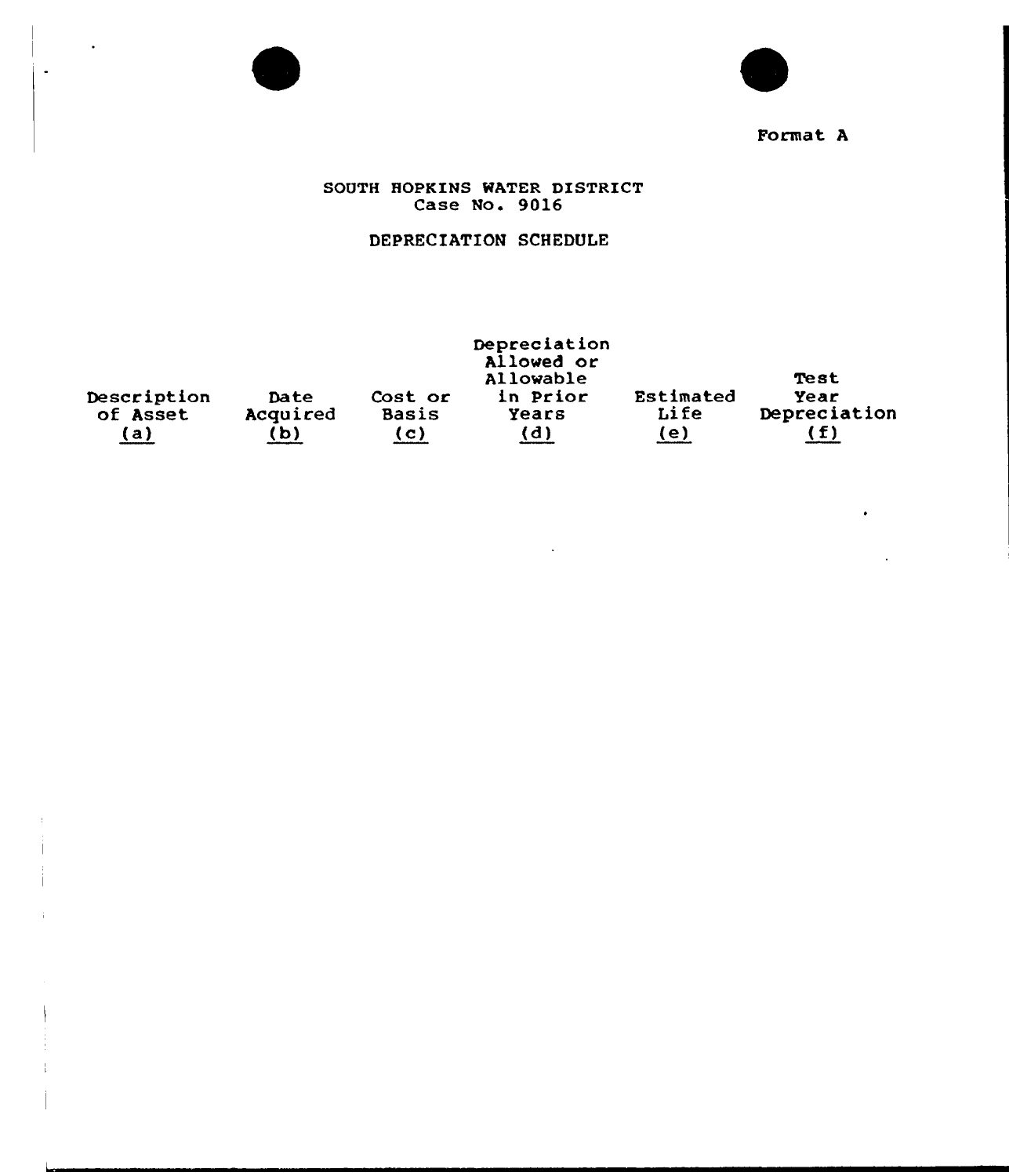

Format B

### UTILITY

#### Case No. 9016

### BILLING ANALYSIS

The billing analysis is the chart reflecting the usage by the customers as well as the revenue generated by a specific level of rates. A billing analysis of both the current and proposed rates is mandatory for analysis of this rate filing. The following is a step-by-step description which may be used to complete the billing analysis. <sup>A</sup> completed sample of a billing analysis is also included. Although the sample reflects water usage, it is equally applicable for gas companies using <sup>a</sup> declining block rate design. This billing analysis is not intended for companies using a flat rate design.

a. Usage Table (Usage by Rate Increment)

Information needed to complete the usage table should be obtained form the meter books or other available usage records. The usage table is used to spread total usage into the proper incremental rate step.

Column No. 1 is the incremental step in the present or proposed rate schedule for which the analysis is being made. Column No. <sup>2</sup> is the number of bills in each incremental rate step. Column No. <sup>3</sup> is the total gallons used in each incremental rate step. Column No. 's 4-9 are labeled to correspond to the incremental rate steps shown in Column No. 1 and contains the actual number of gallons used in each incremental rate step.

Example for completing Usage Table is as follows:

Column No. 1 is incremental rate steps.

Columns No.'s 4-9 are completed by the following steps:

Step 1: 1st 2,000 gallons minimum bill rate level 432 Bills 518,400 gallons used All bills use 2,000 gallons or less, therefore, all usage is recorded in Column 4.

Step 2: Next 3,000 gallons rate level  $1,735$  Bills<br> $4,858,000$  gallons used 1st 2,000 minimum X 1,735 bills = 3,470,000 gallons — record in Column 4 Next 3,000 gallons — remainder of water over  $2,000 = 1,388,000 - record in Column 5$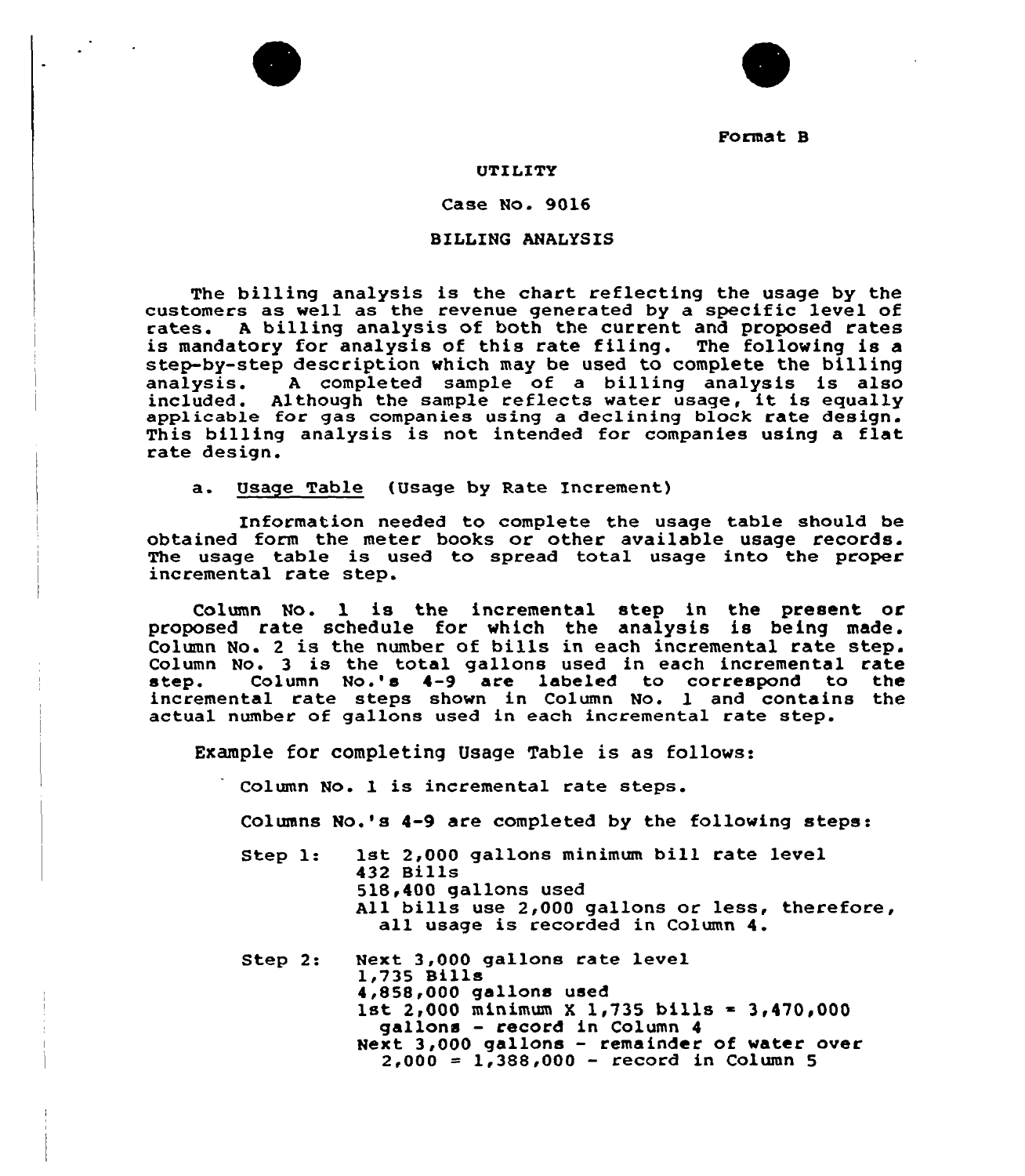# Step 3: Next 10,000 gallons rate level 1,830 Bills 16,268,700 gallons used 1st 2,000 minimum X 1,830 bills = 3,660,000 gallons — record in Column 4 Next 3,000 gallons <sup>X</sup> 1,830 bills <sup>~</sup> 5,490,000 gallons — record in Column 5 Next 10,000 gallons — remainder of water over  $3,000 = 7,118,700$  gallons - record in Column 6 Step 4: Next 25,000 gallons rate level 650 Bills 15,275,000 gallons used 1st 2,000 minimum X 650 bills = 1,300,000 gallons — record in Column <sup>4</sup> Next 3,000 gallons X 650 bills = 1,950,000 gallons — record in Column 5 Next 10,000 gallons X 650 bills =  $6,500,000$ gallons — record in Column 6 Next  $25,000$  gallons - remainder of water over  $10,000 = 5,525,000$  gallons - record in Column 7 Step 5: Over 40,000 gallons rate level 153 Bills 9,975,600 gallons used 1st 2,000 minimum x 153 bills = 306,000 gallons - record in Column 4 Next 3.000 gallons x 153 bills =  $459,000$  gallons - record in Column 5 Next 10,000 gallons x 153 bills =  $1,530,000$ gallons — record in Column 6

Next 25,000 gallons <sup>x</sup> 153 bills <sup>=</sup> 3,825,000 gallons - record in Column <sup>7</sup> Over 40,000 gallons - remainder of water over  $25,000 = 3,855,600$  gallons - record in Column 8

Step 6: Total each column for transfer to Revenue Table.

b. Revenue Table (Revenue by Rate Increment)

Revenue Table is used to determine the revenue produced from the Usage Table. Column No. 1 is the incremental rate steps in the rate schedule for which the analysis is<br>being made. Column No. 2 indicates the total number of being made. Column No. <sup>2</sup> indicates the total number of bills. Column No. <sup>3</sup> is the number of gallons accumulated in each rate increment (Totals from Columns 4, 5, 6, 7 and <sup>8</sup> of the above usage table). Column No. <sup>4</sup> is the rates to be used in determining revenue. Column No. 5 contains revenue produced.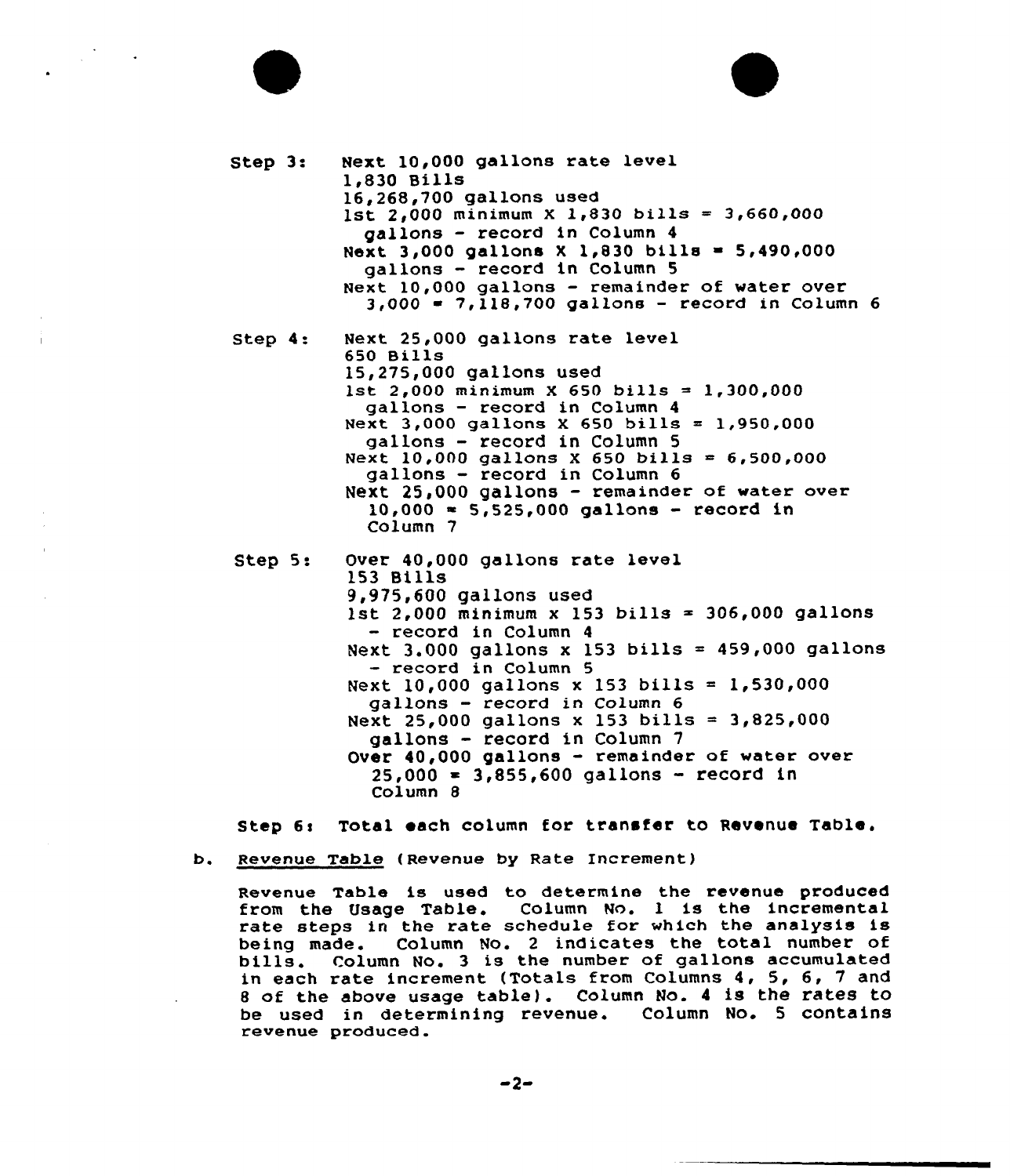



Complete Columns No. 1, <sup>2</sup> and <sup>3</sup> using information from Usage Table.

Complete Column No. <sup>4</sup> using rates either present or proposed.

Column No. <sup>5</sup> is completed by first multiplying the bills times the minimum charge.

Then, starting with the second rate increment, multiply Column No. <sup>3</sup> by Column No. <sup>4</sup> and total.

 $-3-$ 

 $\chi$  and